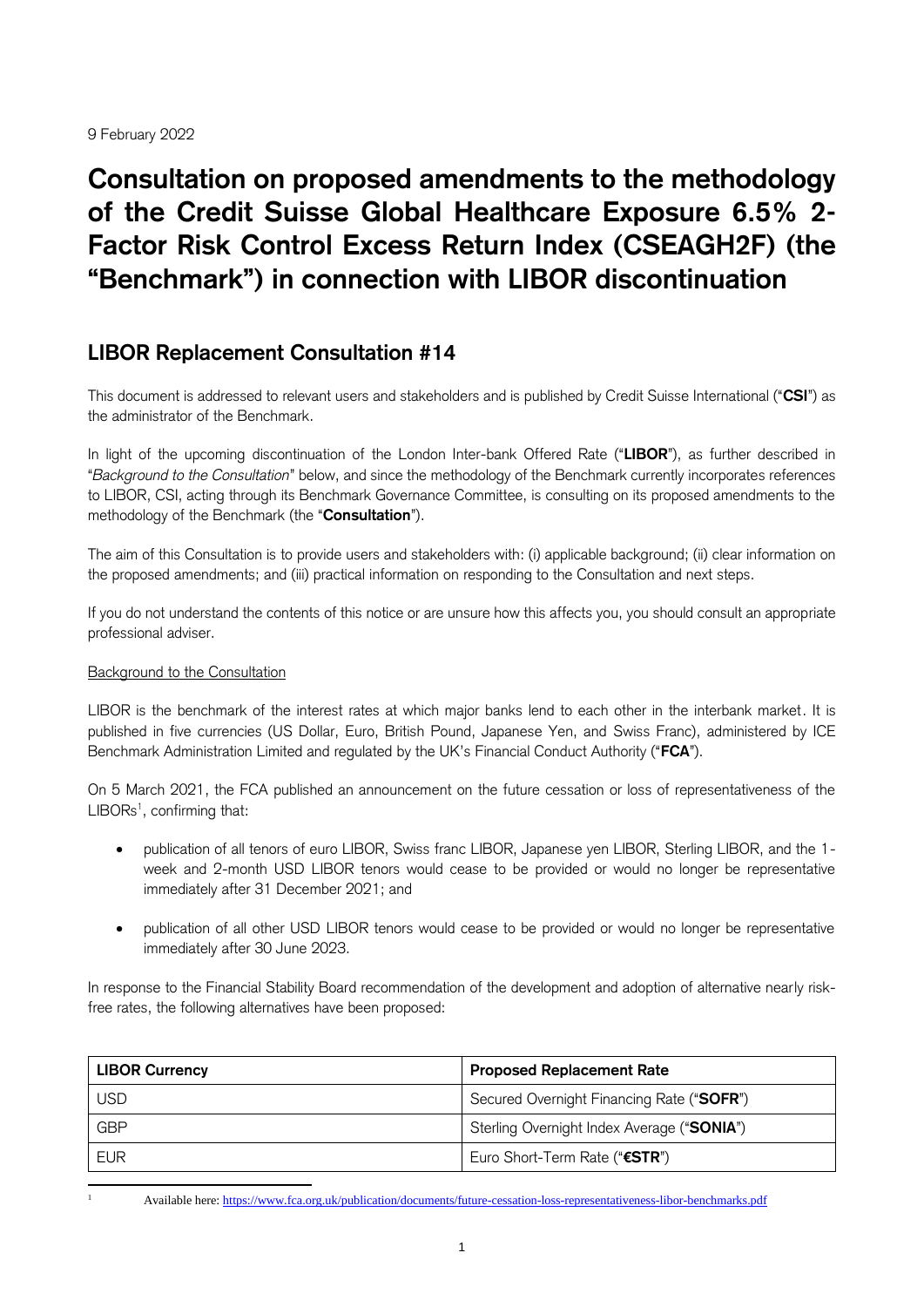| CHF | Swiss Average Rate Overnight ("SARON") |
|-----|----------------------------------------|
| JPY | Tokyo Overnight Average Rate ("TONAR") |

Where changing from a term reference rate to an overnight reference rate would have an impact on an instrument referencing such rate, a spread may be applied to address such impact. In the case of LIBORs, the International Swaps and Derivatives Association, Inc ("**ISDA**") has applied spreads in the LIBOR fallbacks contained in the 2006 ISDA Definitions, calculated using a historical median approach over a five-year lookback period from the date of an announcement on cessation or non-representativeness, and incorporate differences in tenor, credit risk premium and other factors.

#### Proposed amendments to the methodology of the Benchmark

In the context of the above, CSI, as administrator of the Benchmark proposes the following amendments. The purpose of these amendments is to replace Benchmark inputs which are based on LIBOR with suitable alternative inputs.

It is proposed that, with effect from the 'Replacement effective date' specified in Schedule 1, each reference rate specified as an "Input Reference Rate" in Schedule 1 which is used in the provisions of the index rules of the Benchmark to determine the funding component or funding asset (including for the purposes of determining the 'excess return' value of any asset) included in the Benchmark calculation, will be amended to refer to the specified replacement rate of the relevant tenor (each a "**Replacement Reference Rate**") plus the corresponding spread (each a "**Spread**") specified in Schedule 1 in relation to the relevant Input Reference Rate.

The Replacement Reference Rates proposed are those recommended by the Financial Stability Board as described in "Background to the Consultation" above, and the Spreads are identical to the spreads applied to the relevant Replacement Reference Rate pursuant to the fallbacks contained in the 2006 ISDA Definitions.

#### Consultation process

In order to take into account the views of users and stakeholders, CSI, as administrator of the Benchmark, is conducting this Consultation on the proposed amendments. The Consultation opens on Wednesday 9 February 2022 and will run until close of business in New York on Tuesday 9 March 2022 (the "**Consultation Period**").

Within the Consultation Period, users and stakeholders are invited to send any feedback or comments on this Consultation to: list.qis-consultation@credit-suisse.com.

This Notice and any relevant updates relating to the Consultation will be made available here: [https://www.credit](https://www.credit-suisse.com/uk/en/investment-banking/financial-regulatory/customer-notices.html?a=32)[suisse.com/uk/en/investment-banking/financial-regulatory/customer-notices.html?a=32](https://www.credit-suisse.com/uk/en/investment-banking/financial-regulatory/customer-notices.html?a=32)

#### Exiting positions or products prior to the implementation of any amendments

Users or stakeholders who wish to exit a position or product referencing the Benchmark prior to the implementation of any amendments should contact CSI via their usual contact or via email addressed to [list.qis-consultation@credit](mailto:list.qis-consultation@credit-suisse.com)[suisse.com.](mailto:list.qis-consultation@credit-suisse.com)